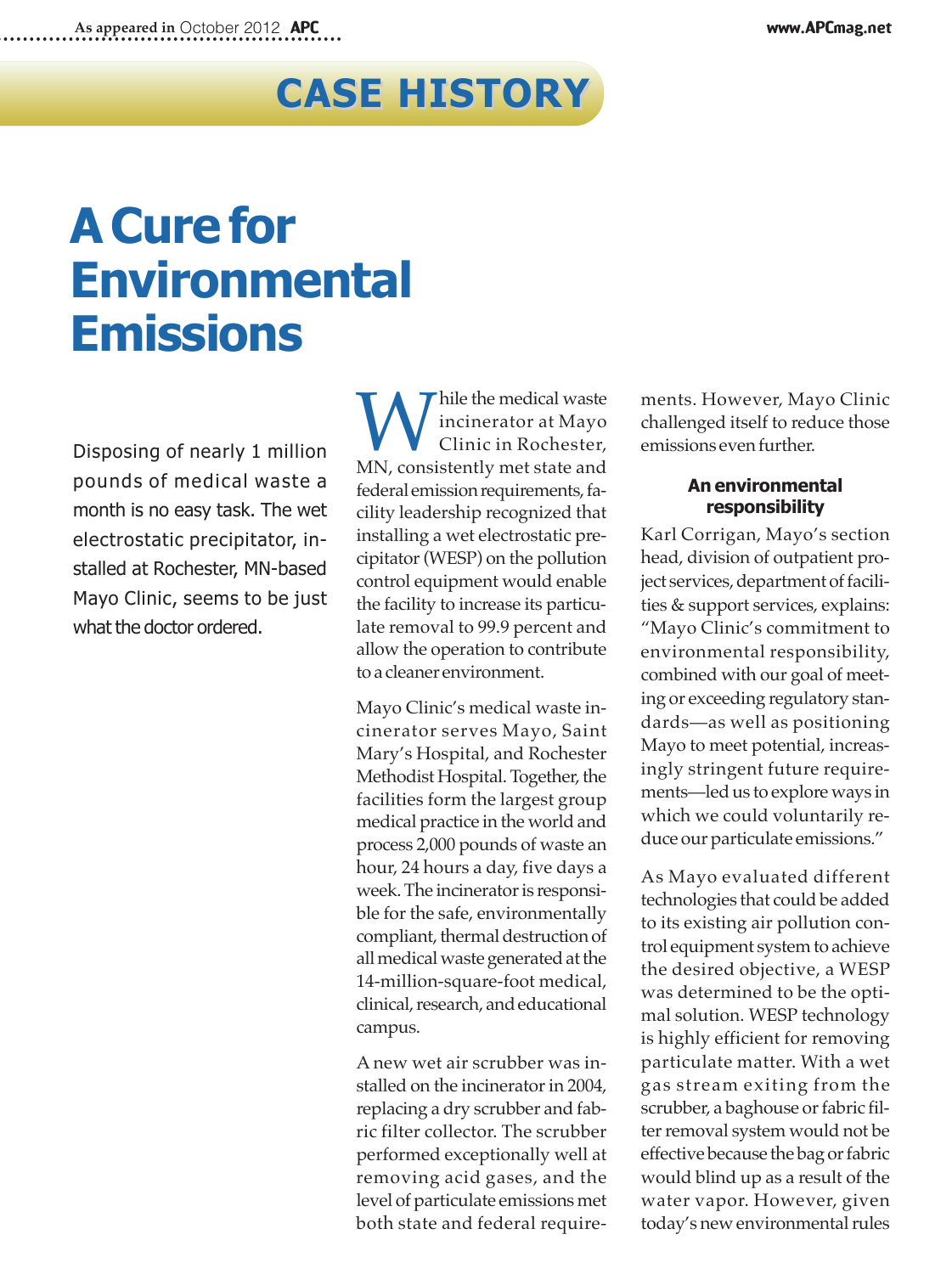and regulations, for a scrubber to continue meeting emission limits without an auxiliary piece of equipment would have been difficult.

Two key needs were addressed by the WESP installation. Mayo's required performance parame-

ters included an extremely low particulate limit of .0048 grains per cubic foot, which was lower than the EPA's proposed regulations at the time. In addition, since Mayo wanted to install equipment in an existing facility to minimize costs, the unit would have to be customized to meet height restric-



A wet electrostatic precipitator installed at the Mayo Clinic has helped the facility reduce particulate emissions created by incinerating millions of pounds of medical waste. The technology is helping Mayo comply with regulations and meet what the operation considers its environmental responsibility.

tions, yet still provide the same square footage of collection surface as a tallerunit.

In 2009, after a comprehensive search process, Mayo Clinic chose a WESP system with a high-energy ionizer and discharge electrode technology that could be sized to specific applications

Upon approval of the final design, the mechanical, electrical, and utility changes needed to accommodate the new equipment were determined. Next, Mayo's facility engineers coordinated a window of time for installation because a one-week system shutdown was necessary.

Today, the installed WESP runs at very high efficiency for particulate removal and has met Mayo's specifications.

"From our standpoint, we had a warranty level that needed to be met," Corrigan says. "The stack testing that has been done shows the unit easily meets its warranty level, which was significantly below the required emission limit level."

## **added benefits**

The existing pollution control equipment on Mayo Clinic's medical waste thermal oxidizeris a wet venturi scrubber to remove the particulate matter. The higher the pressure drop across the venturi, the greater the particulate removal, but it is less efficient on the sub-micron-sized particles. The venturi had run at about 55 inches of pressure drop. Testing shows that once the facility's permit is amended, the venturi will be able to run at about 30-35 inches of pressure drop with the addition of the WESP and still easily meet the new guidelines.